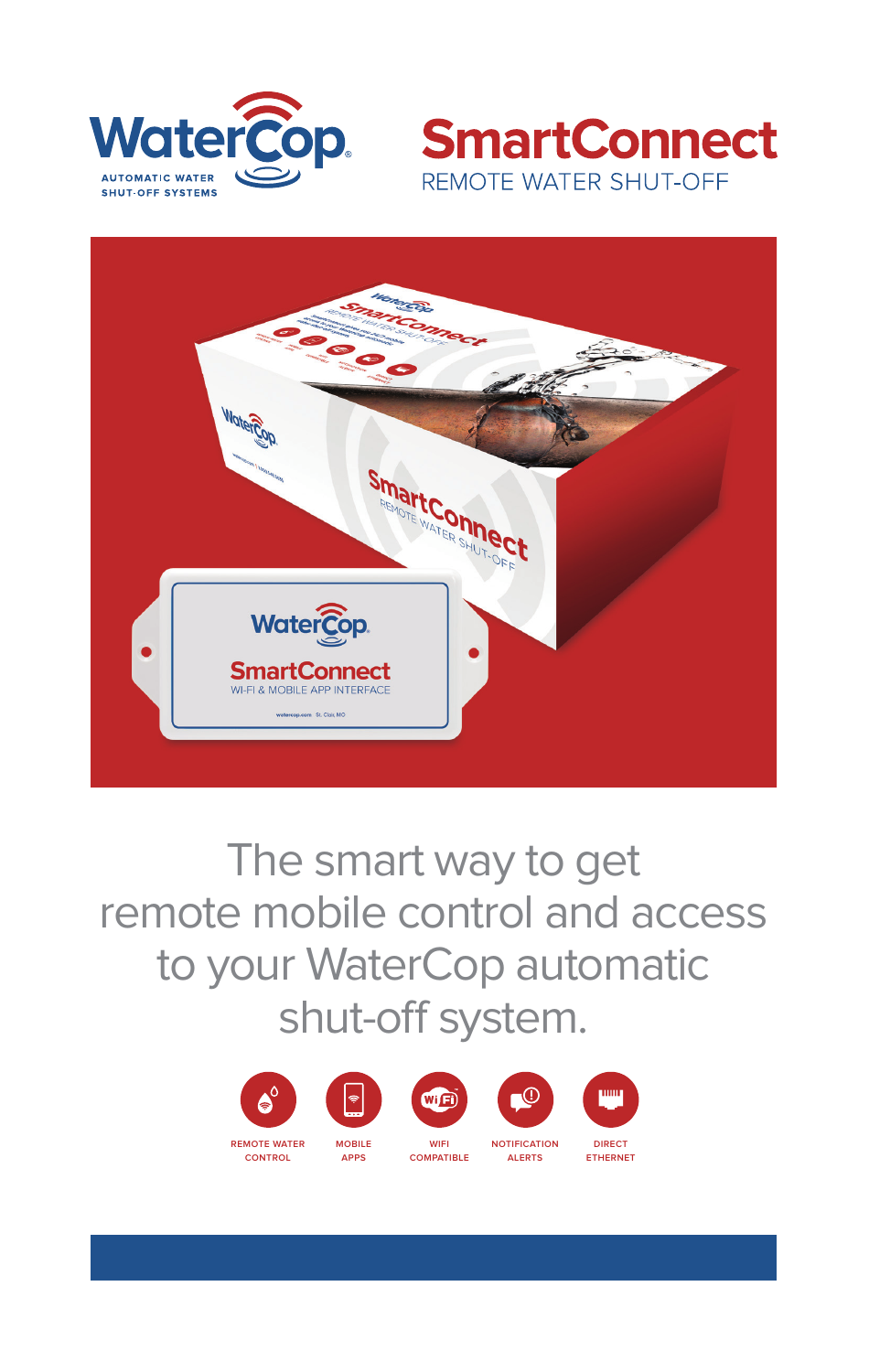# **System Description**

The WaterCop® SmartConnect is designed to work alongside a WaterCop® System to deliver real time notifications of leaks in your plumbing system and remotely control the WaterCop valve to shut off the water supply using an app on your smartphone or tablet. The SmartConnect unit is powered by the WaterCop AUX I/0 port through a CAT5 or CAT6 cable. The SmartConnect can be connected with up to 50' CAT5 or CAT6.

**NOTE:** WaterCop systems WCACT1, WPMS, WPMSH, WCNM and WCNM2 units will need an external power supply, ACA100 (sold separately).

#### **Included in this box:**

- WaterCop SmartConnect device
- Wall mount fasteners/anchors
- Interconnect cable
- Owner's Manual

Read Instructions before any installation is attempted. All sections of this manual should be read and completely understood.

# **How the System Works**

The SmartConnect unit receives the valve status from the WaterCop AUX I/0 output. The information goes to a cloud server and out to the SmartConnect App on your smartphone or tablet. If a leak is detected, the SmartConnect App notifies you of the potential issue. You can also open and close your WaterCop valve through the app for complete control of your water supply. The app will also notify you if there's a signal loss from the SmartConnect to the cloud service which may indicate a loss of power or a loss of Internet connection.

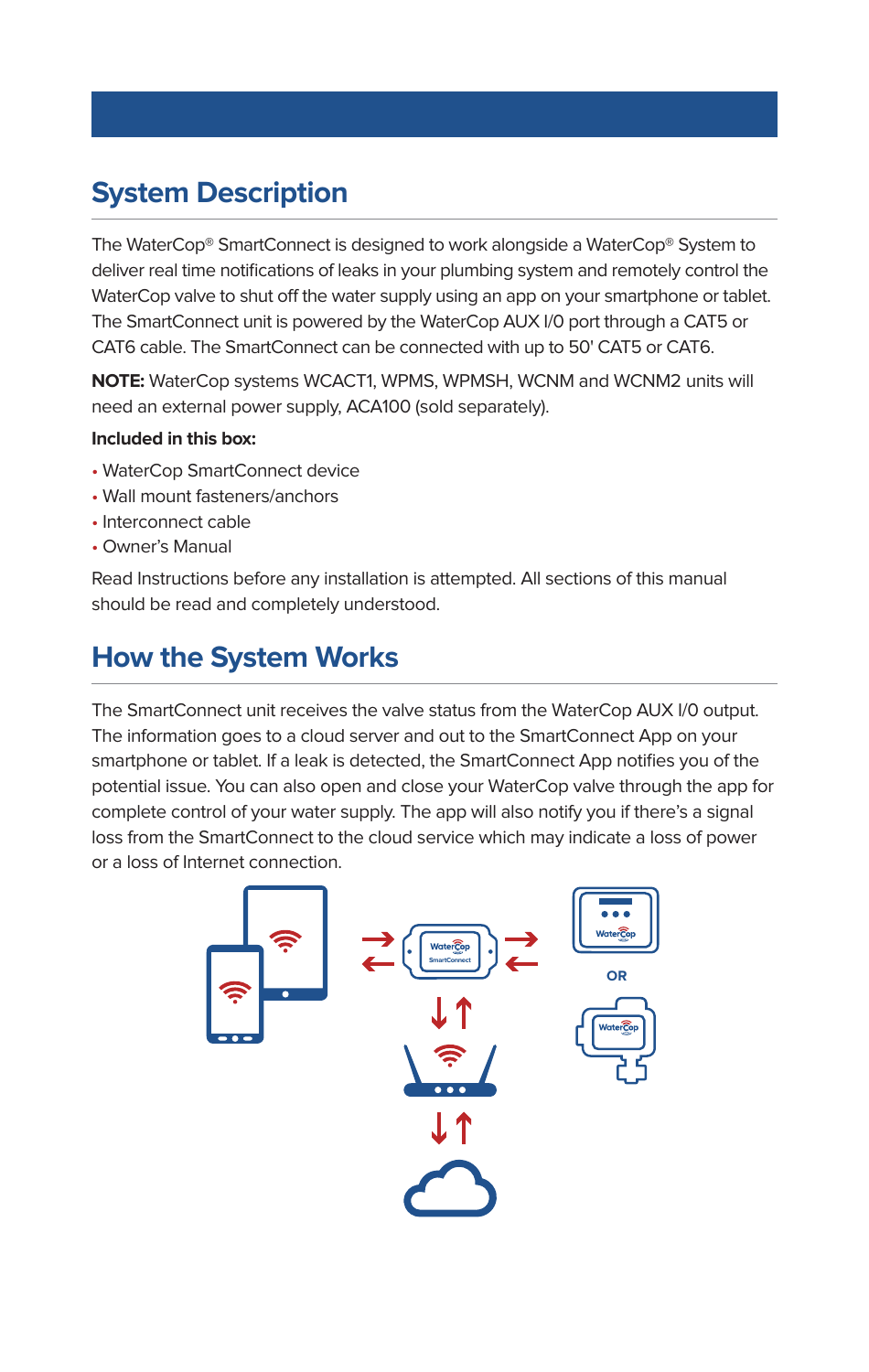# **System Requirements**

- Smart Phone or tablet with the following:
	- **°** Android Version 5.0 or higher/ iOS 10.3 or higher
	- **°** SIM card or Wi-Fi connectivity
- 2.4 GHz Router with Protected Wi-Fi **(with 19 character or less password)**
- Bluetooth 41 or above
- **WCACT1, WPMS, WPMSH, WCNM** and **WCNM2** require additional power supply, **ACA100** (sold separately)





# **System and Account Setup**

**NOTE:** Before setup on the WaterCop SmartConnect, verify whether the device will be connected to the Internet via wireless or Ethernet cable. If using wireless, verify signal strength before choosing the location of the SmartConnect device. When running cable from the actuator or control panel to the SmartConnect, use CAT5 or CAT6, and keep the maximum cable length 50' or less. If more than 50' is required to get a good signal, the additional power supply (ACA100) can be used. Use the supplied short cable if signal is adequate.

#### **Setup:**

- 1. Remove WaterCop SmartConnect from box.
- 2. Mount WaterCop SmartConnect with the supplied wall anchors or other methods to suit the location.
- 3. Once mounted, run a CAT5 or CAT6 cable from the WaterCop to the WaterCop SmartConnect port marked "CONNECT TO VALVE ACTUATOR". Power is supplied through the CAT5 or CAT6 cable. If installed on a WCACT1, WPMS, WPMSH, WCNM and WCNM2, the optional power supply, ACA100 (sold separately), is required to power the SmartConnect.
- 4. Download the WaterCop SmartConnect App from the Google Play Store on your Android device or from the App Store on your iOS device. Make sure Bluetooth and Location Services are turned on prior to set up and have adequate cellular or Wi-Fi connection.
- 5. Open the WaterCop SmartConnect App from your smart device and click on "Create account".
- 6. Enter all information and click "Create".
- 7. Open the WaterCop SmartConnect App and join the Wi-Fi network you want the SmartConnect to operate on. It will populate in the App during setup.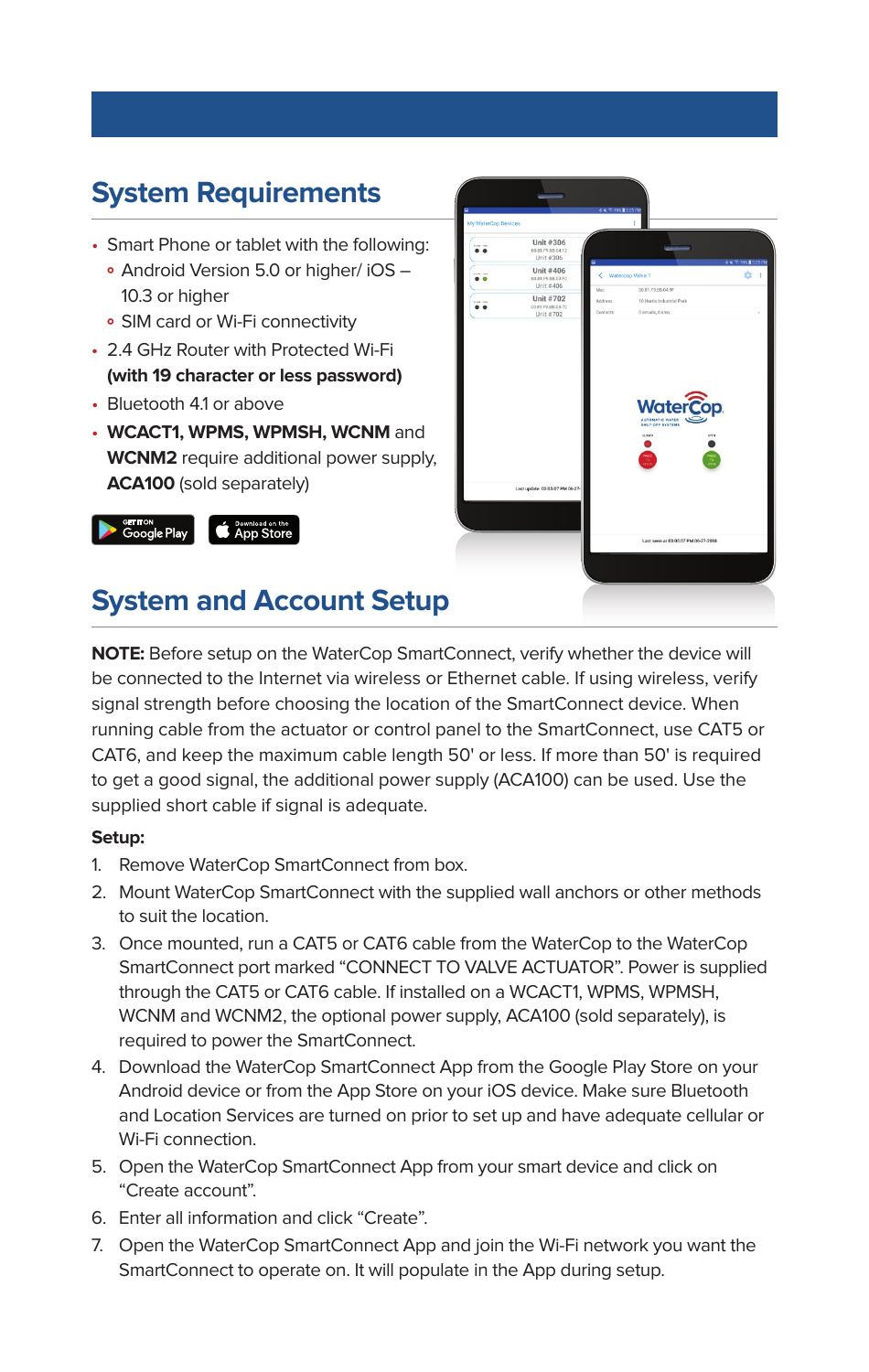- 8. Open the WaterCop SmartConntect App and login, if not still logged in.
- 9. On the My WaterCop Devices screen, click the blue "Add" button in the top right corner while physically near the WaterCop SmartConnect. After the device pops up, verify the MAC address matches with the label on the device, click the box to select it.
- 10. Enter the Unit ID from the carton or WaterCop SmartConnect.
- 11. The network name will be populated on the next line. Enter the network password if using Wi-Fi or click the box for Ethernet if the SmartConnect will be hooked directly to the router.
- 12. Click "ADD DEVICE".
- 13. Click on the displayed device to complete setup.
- 14. Click the Settings icon at the top right of the screen.
- 15. Change the SmartConnect name for quick identification on the app.
- 16. Enter the address on the Location line then click "SAVE".

### **Setup Contacts and Testing Notifications**

- 1. Click on the device to access.
- 2. Click on the human icon near the setting icon.
- 3. Click "ADD CONTACT".
- 4. Enter the information for desired notification then click "SAVE".
- 5. Click "ADD" to enter more.

## **Update Wi-Fi Password After Initial Setup**

- 1. Click on the device to access.
- 2. Click on the Settings icon.
- 3. Click "ADVANCED SETTINGS".
- 4. Select "WI-FI SETTINGS".
- 5. Enter new credentials and click "SAVE".

### **Reset to Factory Settings**

- 1. Click on the device to access.
- 2. Click on the Settings icon.
- 3. Click "ADVANCED SETTINGS".
- 4. Click "RESET TO FACTORY SETTINGS".

This is the same as "FORGET NETWORK" so this will reset the SmartConnect and forget the wireless network password you entered previously.

**INSTALLER NOTE:** If the contact persons aren't on-site to confirm notification receipt, add your contact information to test then delete when testing is complete.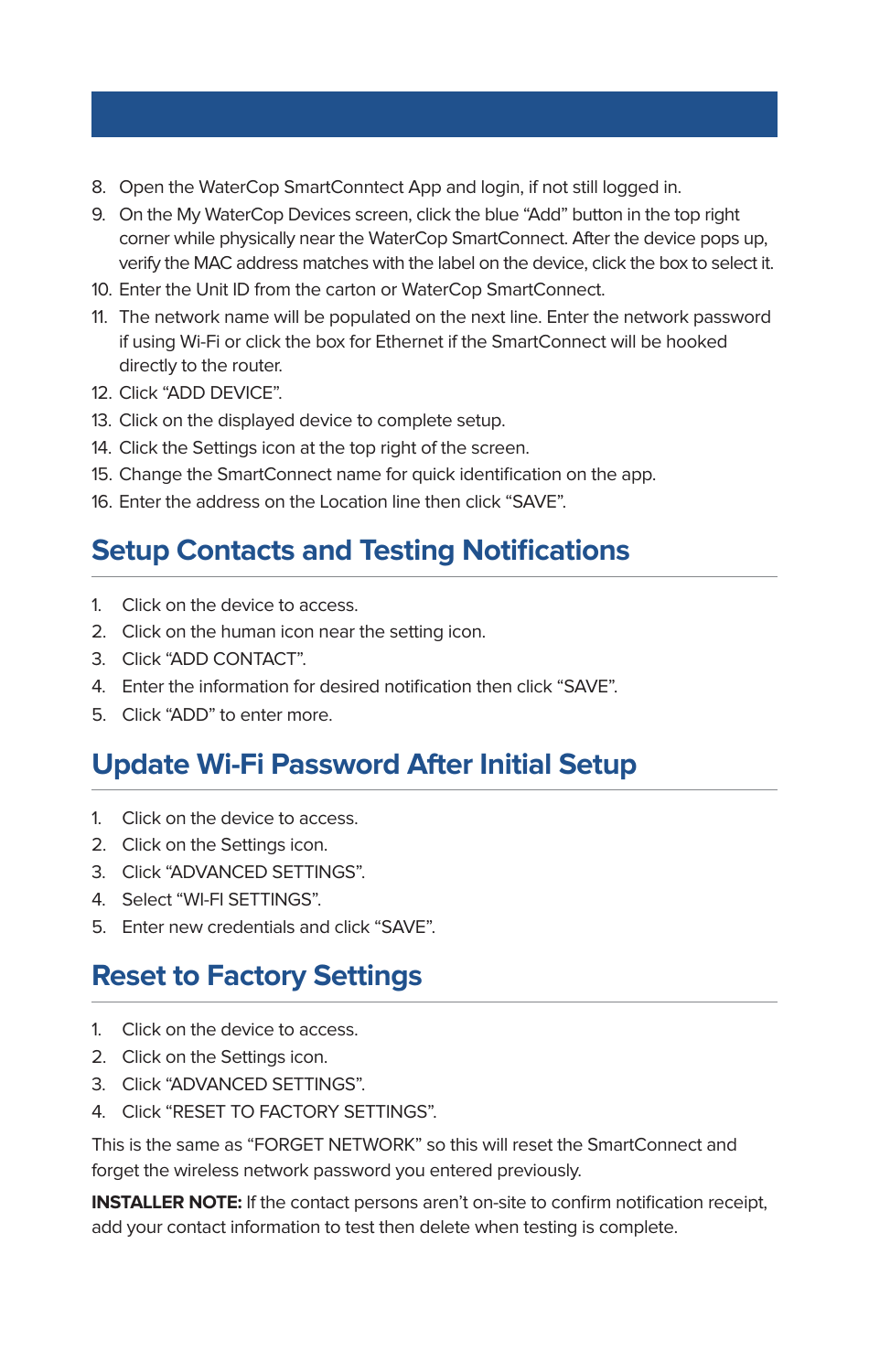# **Troubleshooting**

| <b>Problem</b>                                                           | <b>Solutions</b>                                                                                                                                            |
|--------------------------------------------------------------------------|-------------------------------------------------------------------------------------------------------------------------------------------------------------|
| Cannot see or<br>connect to device at<br>"Add" screen                    | Turn off your mobile device's Bluetooth feature for a<br>few seconds and then turn it back on again to see if<br>the SmartConnect's connection is restored. |
|                                                                          | Remove the CAT5 cable or power supply from<br>the SmartConnect and reconnect to cycle power.                                                                |
| No connection, buttons<br>gray after configuring<br><b>Wi-Fi network</b> | Verify network name and password are correct,<br>app will not notify of incorrect name or password.                                                         |
|                                                                          | Loss of power or network connection to the<br>WaterCop SmartConnect, check system to verify<br>Wi-Fi connection and power to the WaterCop<br>SmartConnect.  |
| <b>Valve "CONNECTION</b><br><b>LOST</b> " message                        | While adding and setting up device, if 30 seconds<br>pass before connecting to a network, it will send<br>the "CONNECTION LOST" message.                    |
|                                                                          | Once connected to a network, the message can be<br>deleted and won't return unless there's a power or<br>Internet outage.                                   |
|                                                                          | Loss of power or network connection to the<br>WaterCop system, check system to verify Wi-Fi<br>connection and power to the WaterCop<br>SmartConnect.        |
| Get "Internet error valve<br>did not change state"<br>message            | Ensure Wi-Fi password 19 characters or less.                                                                                                                |

If you are unable to resolve any of the troubles noted above or experiencing other issues, please contact your Installer directly or WaterCop Customer Service for assistance at 800-545-3636.